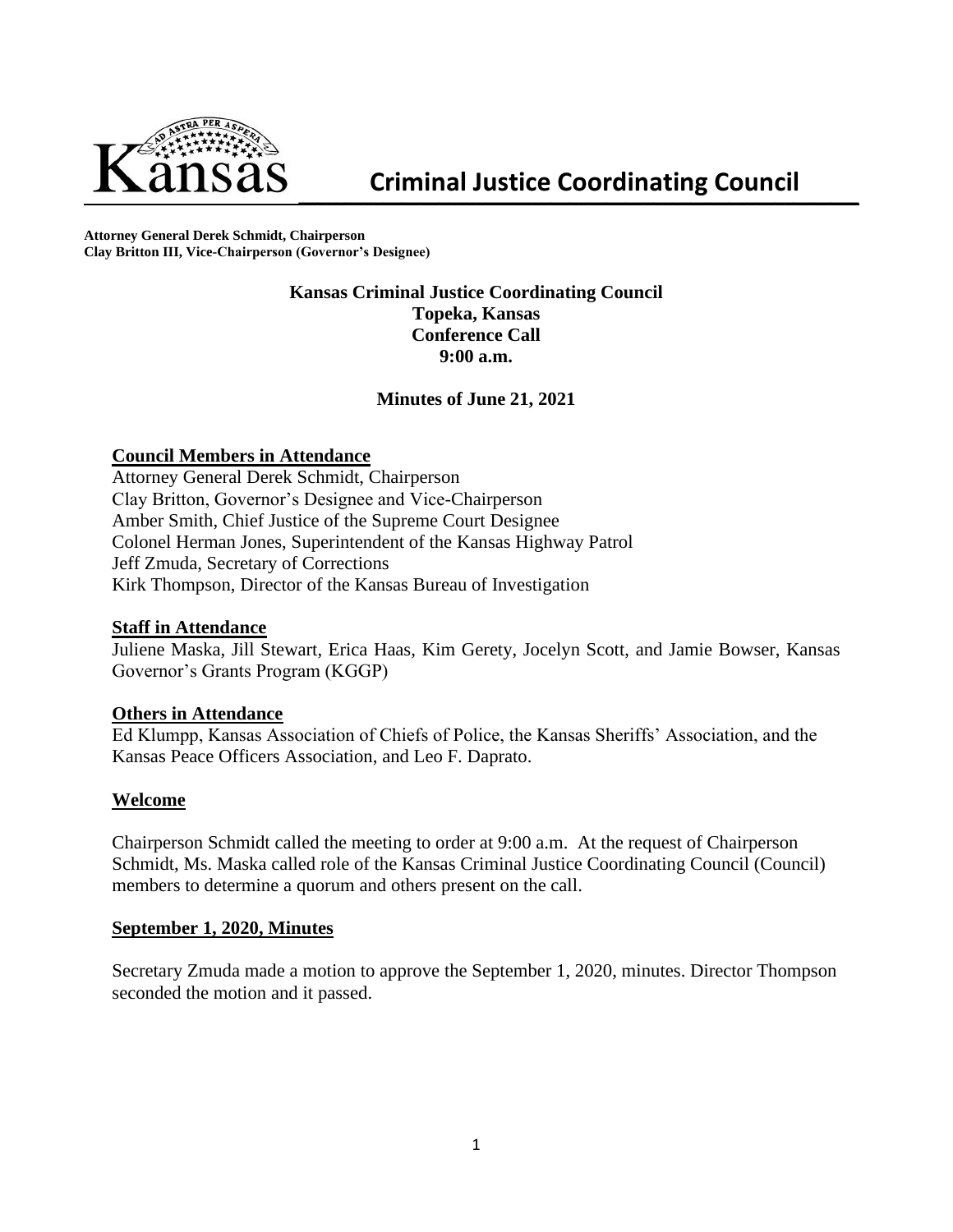## **Program Narrative for the FY 2021 Federal Edward Byrne Memorial Justice Assistance Grant Application**

Ms. Stewart provided an overview of the Program Narrative for the 2021 Federal Edward Byrne Memorial Justice Assistance Grant (JAG) Application. She explained changes from last year's Program Narrative were minimal and included updating the crime statistics. Director Thompson said two Illinois counties encompassing the St. Louis metro area were recently added to the Midwest High Intensity Drug Trafficking Area. Mr. Britton made a motion to amend the Program Narrative to include the Illinois counties and to approve the amended version. Ms. Smith seconded the motion and the amended Program Narrative was approved by acclimation.

## **State FY 2022 JAG solicitation**

Ms. Haas provided a brief overview of the state FY 2022 JAG Solicitation with a due date of July 21, 2021. She explained the only substantive change from the FY 2021 JAG Solicitation was removal of the certification requirements regarding federal immigration laws. The language was removed due to guidance received from the U.S. Department of Justice (DOJ) that stated the immigration certification special conditions would no longer be enforced on certain Office of Justice Programs grants, including JAG. Chairperson Schmidt said he was not aware of the revised federal guidance and requested a copy. Ms. Haas agreed to provide a copy of the guidance to all Council members. Secretary Zmuda asked how the solicitation will be distributed. Ms. Haas said it will be posted on the KGGP website and in the *Kansas Register*. Ms. Stewart said the Solicitation will also be emailed to current subgrantees, the KGGP listserve, the League of Kansas Municipalities, and the Kansas Association of Counties. Director Thompson made a motion to approve the state FY 2022 JAG Solicitation and Mr. Britton seconded the motion. The motion passed with Chairperson Schmidt abstaining. Chairperson Schmidt stated his intention to review the new federal guidance with his team.

# **Other Business**

## *Bulletproof Vest Partnership*

Ms. Stewart informed the Council that Kansas has received a \$26,444.48 award notice for the Bulletproof Vest Partnership (BVP) grant. Ms. Stewart explained that the Kansas BVP allocation from the DOJ is first awarded to local governments and the remaining balance is awarded to state agencies. The KGGP received two applications (Kansas Department of Corrections (KDOC)): \$136,247.42 and (University of Kansas Public Safety): \$2,142.50 and the funds must be awarded to one or both of these applicants. Director Thompson made a motion to fund the University of Kansas Public Safety's full request at \$2,142.50 and award the remainder, \$24,301.98, to KDOC. Colonel Jones seconded the motion and the motion passed. Secretary Zmuda did not participate in the discussion or vote on the motion.

## *Prison Rape Elimination Act*

Ms. Stewart said the Kansas Prison Rape Elimination Act (PREA) grant funds are applied for by the KGGP on behalf of the KDOC. She informed the Council the FFY 2020 funds are currently